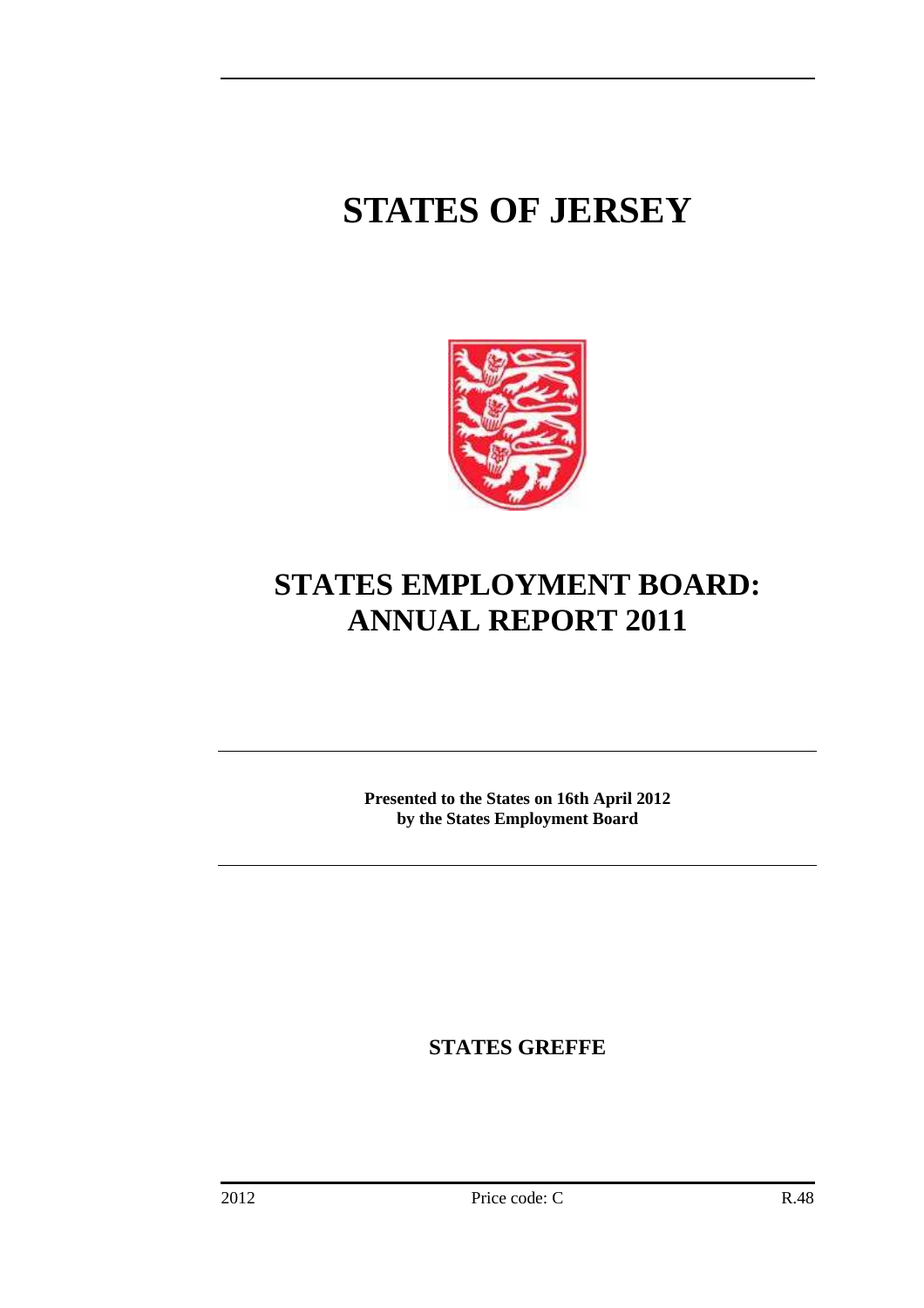#### **REPORT**

#### **1. The Constitution of the Board**

1.1 The Board from 1st January 2011 until 13th November 2011 consisted of the following members –

> Senator T.A. Le Sueur, Chief Minister (Chairman) Connétable M.K. Jackson of St. Brelade, Minister for Transport and Technical Services Connétable J.M. Refault of St. Peter, Assistant Minister for Treasury and Resources Connétable D.W. Mezbourian of St. Lawrence Deputy D.J. De Sousa of St. Helier.

1.2 From 24th November 2011, following the election of members to the States of Jersey, the Board was constituted as below –

> Senator I.J. Gorst, Chief Minister (Chairman) Deputy A.K.F. Green, M.B.E., of St. Helier, Minister for Housing Deputy E.J. Noel of St. Lawrence, Assistant Minister for Treasury and Resources Connétable D.W. Mezbourian of St. Lawrence Deputy J.M. Le Bailly of St. Mary.

#### **2. The number of meetings held during the year**

- 2.1 In 2011, there were 26 meetings of the Board, of which 6 were conducted by electronic means (e-mail).
- 2.2 During 2011, 3 appeals by manual workers were heard by members of the Board. None of these appeals were upheld.

#### **3. A summary of key matters considered by the Board in 2011**

3.1 *Voluntary and Compulsory Redundancy Scheme Revision*

The Board gave consideration to revising the Voluntary and Compulsory Redundancy terms after consultation with the trade unions. In January 2011, new VR/CR terms for 2011 were agreed.

- 3.2 *Termination and replacement of the Chief Executive*
	- (i) The Board agreed that the exit of the Chief Executive should be conducted on the terms expressed in the contract of employment following advice from the Law Officers.
	- (ii) The Board endorsed the replacement of the CE on an interim basis following a competitive recruitment process, pending review of the workings of ministerial government and the roles and responsibilities of Ministers and civil servants.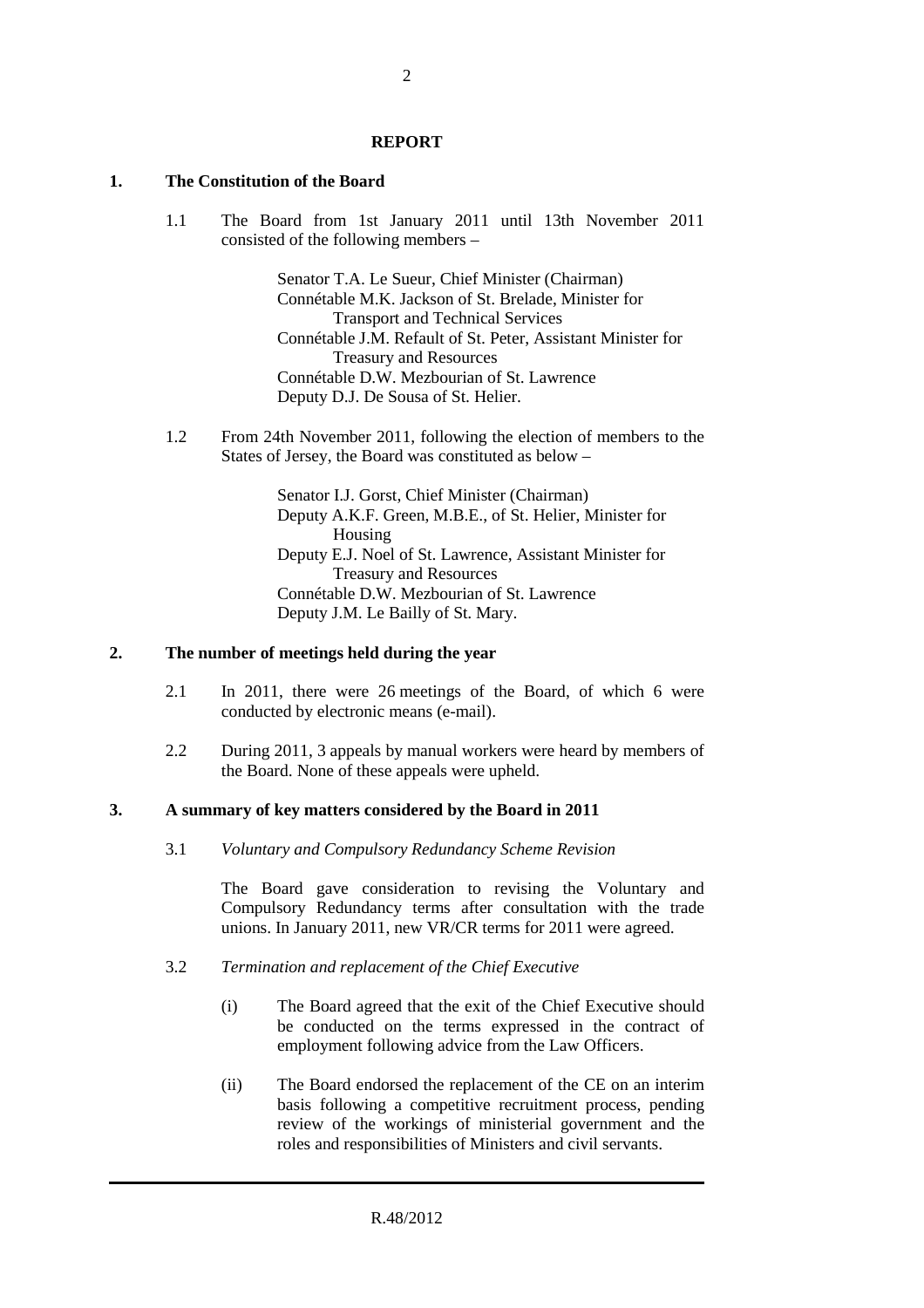- 3.3 *Recruitment and Retention of Registered Nurses and Midwives* 
	- (i) This issue was the subject of several discussions between the SEB and Health and Social Services Department in 2011.
	- (ii) Additional funds were provided to Health and Social Services to support the agreed initiatives to address recruitment and retention issues.
- 3.4 *Prison Officers Operational restructuring*

The SEB considered a number of reports regarding the restructuring of Prison Officer grading culminating in a 5 year agreement with the Jersey Prison Service Association from January 2011 to 31st December 2015.

- 3.5 *Comprehensive Spending Review Review of terms and conditions of service*
	- (i) The Board received a number of reports on the Comprehensive Spending Review and relating to the need to achieve savings of £14 million on staff costs (identified by the Tribal Report in 2010) over the period up to and including 2014.
	- (ii) The Board was regularly updated as to the progress of discussions held with Trades Union representatives regarding elements of proposed review including pay and reward, allowances, and policy and procedures.
	- (iii) Towards the end of 2011, the Board became of the opinion that whilst savings might be achieved through pay constraint, this would not by itself achieve modernisation of reward and employment practices in the public service.

#### 3.6 *Modernisation of the Public Service*

- (i) The Board was minded to endorse the approach for a modernisation programme presented by the Director of Human Resources, which would pursue service redesign, workforce development and cultural change in accordance with the following overarching objectives –
	- Improving quality and efficiency;
	- Reduced net cost;
	- Focus on core competence;
	- Training and Development;
	- Alignment with the themes of the new Strategic Plan, requiring Reform of the Public Sector; and
	- Retention of jobs.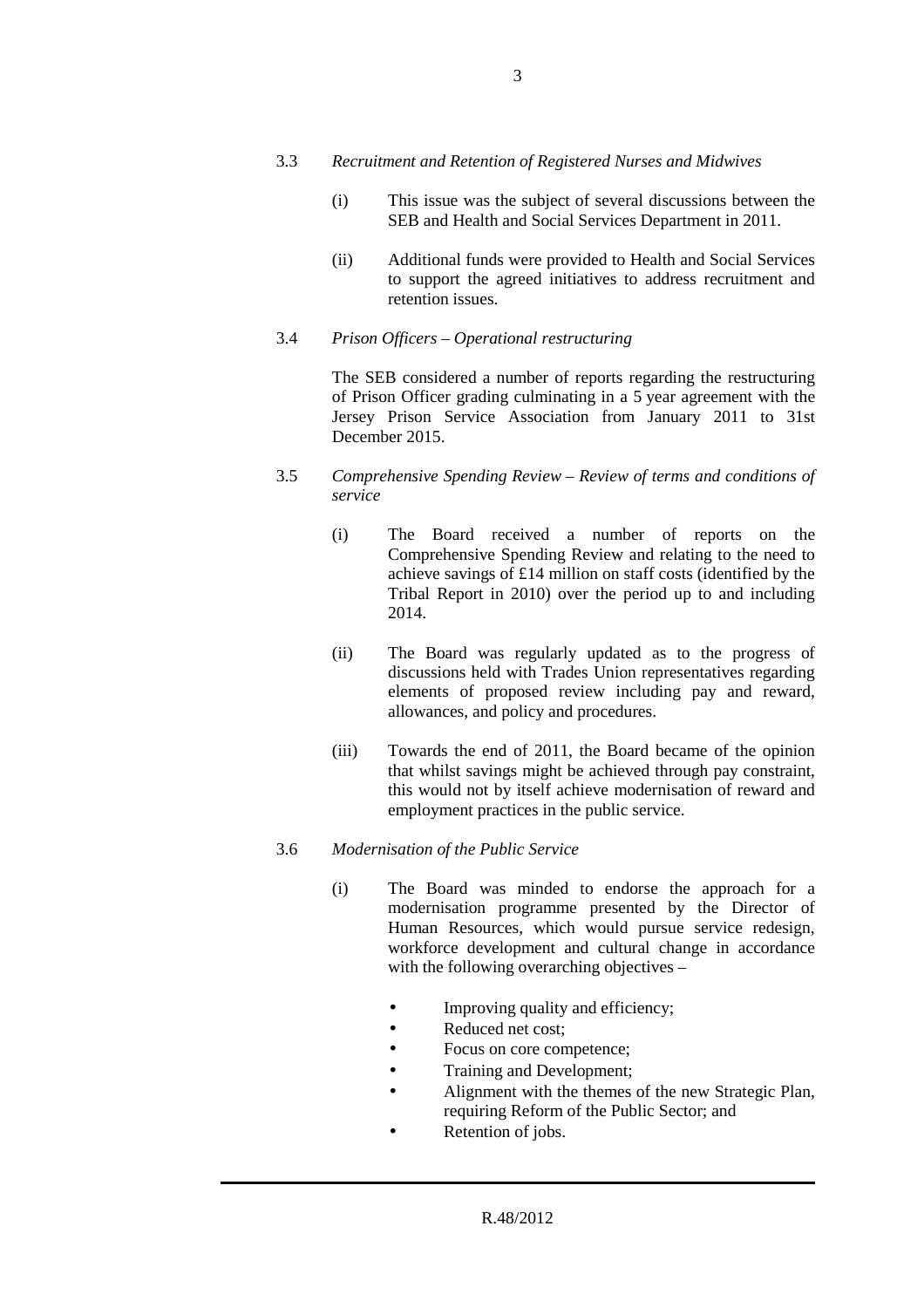4

- (ii) The Board endorsed the key elements of the programme and aims which support equal value principles and which would include –
	- Modernised role profiles;
	- Rationalised pay spines;
	- Competency framework;
	- Improved performance management;
	- Application of a proportionate reward strategy, including performance-related pay for senior managers;
	- Workforce flexibility and career mobility;
	- Succession planning.
- (iii) The Board agreed to the core objectives of the programme which would form the basis of a modernisation work plan for 2012.

## 3.7 *Pensions*

- (i) The Board received reports on and considered a number of matters in relation to Pensions, Public Employees Contributory Retirement Scheme (PECRS) –
	- Admitted Body Status;
	- Noted reduction of pension increases under the Act of the States dated 11th July 1972;
	- Managing surplus valuation;
	- Trivial pensions (less than £104 per annum);
	- High level pension scheme design;
	- Prison Officers restructuring;
	- Amendment for civil partnerships;
	- Medical retirements delegation of functions.
- (ii) For the Jersey Teachers Superannuation Fund (JTSF), the SEB considered an amendment to the Regulations for admitted schools.
- 3.8 *Pay and Remuneration over £100,000 (P.59/2011)* 
	- (i) Following presentation and endorsement by the States Assembly of P.59/2011 entitled: 'Salaries over £100,000: process for review and scrutiny', the Board approved both guidance and process for approval of salaries of public servants whose remuneration was £100,000 or more.
	- (ii) As part of acceptance of the proposals, the Board has agreed that a review of Senior Pay and Grading should be carried out in line with the requirements of the proposition.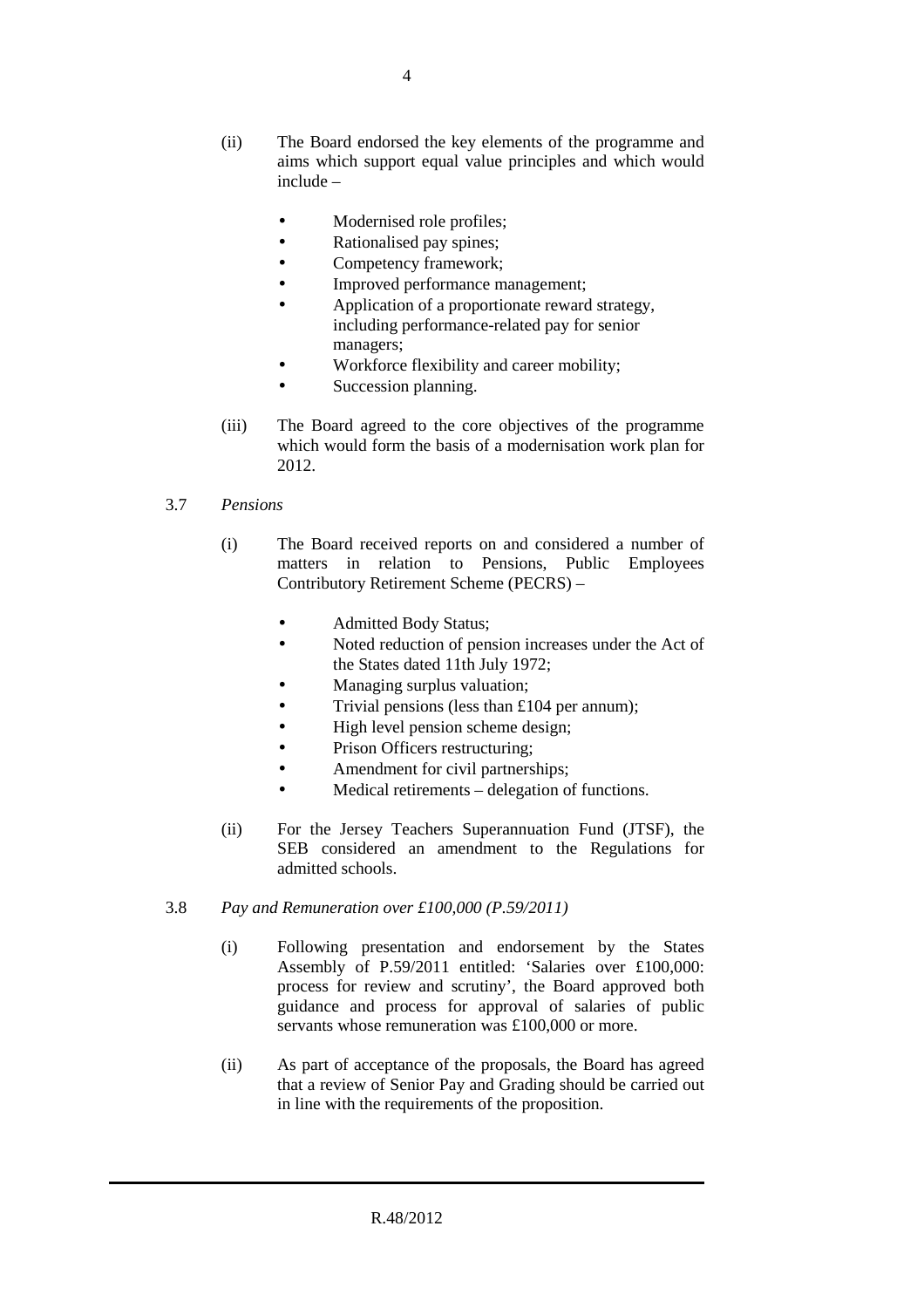- (iii) A report covering the first 6 months of applications to the Board under this proposition was presented to the States on 9th March 2012 (see Appendix 2 to this Report).
- 3.9 *Public Sector Salaries*

The Board endorsed a report for presentation to the States Assembly entitled 'States Employees' Remuneration: 2010', which was presented to the States on 7th June 2011, the same day as the States of Jersey Financial Report and Accounts 2010.

- 3.10 *Right to representation*
	- (i) The Board presented comments to the States on 5th July 2011 in relation to the proposition entitled: 'Disciplinary and grievance hearings: right to a friend' (P.112/2011), opposing it, on the grounds that current practice within the States of Jersey was already fully compliant with Article 6 of the European Convention on Human Rights.
	- (ii) The Board maintained its opposition to P.112/2011 pending further consultation with stakeholders (this was undertaken by the Jersey Employers' Forum during the latter part of 2011 and early 2012). P.112/2011 was rejected by the States after debate on 1st November 2011.
- 3.11 *Right to Appeal*
	- (i) The Board considered the matter of right to appeal to the SEB which was not consistent across different staff groups. The current policy on rights of appeal to the Board was being reviewed as part of a wider review of Human Resources policies.
	- (ii) Further discussion on this matter is expected as part of the 2012 work plan.
- 3.12 *Jersey Appointments Commission*
	- (i) The Board endorsed the terms of office for membership of the Commission in accordance with Article 18(2) of the Employment of States of Jersey Employees (Jersey) Law 2005, enabling the re-appointment of Mr. K. Soar.
	- (ii) The Board received the Annual Report of the Commission and agreed that the Chief Minister should present the finalised report to the States Assembly.
	- (iii) The Board received the report on the Recruitment Code, guidance on senior recruitment and the Code of Practice on Appointments to Quangos and Tribunals endorsing final drafts for publication.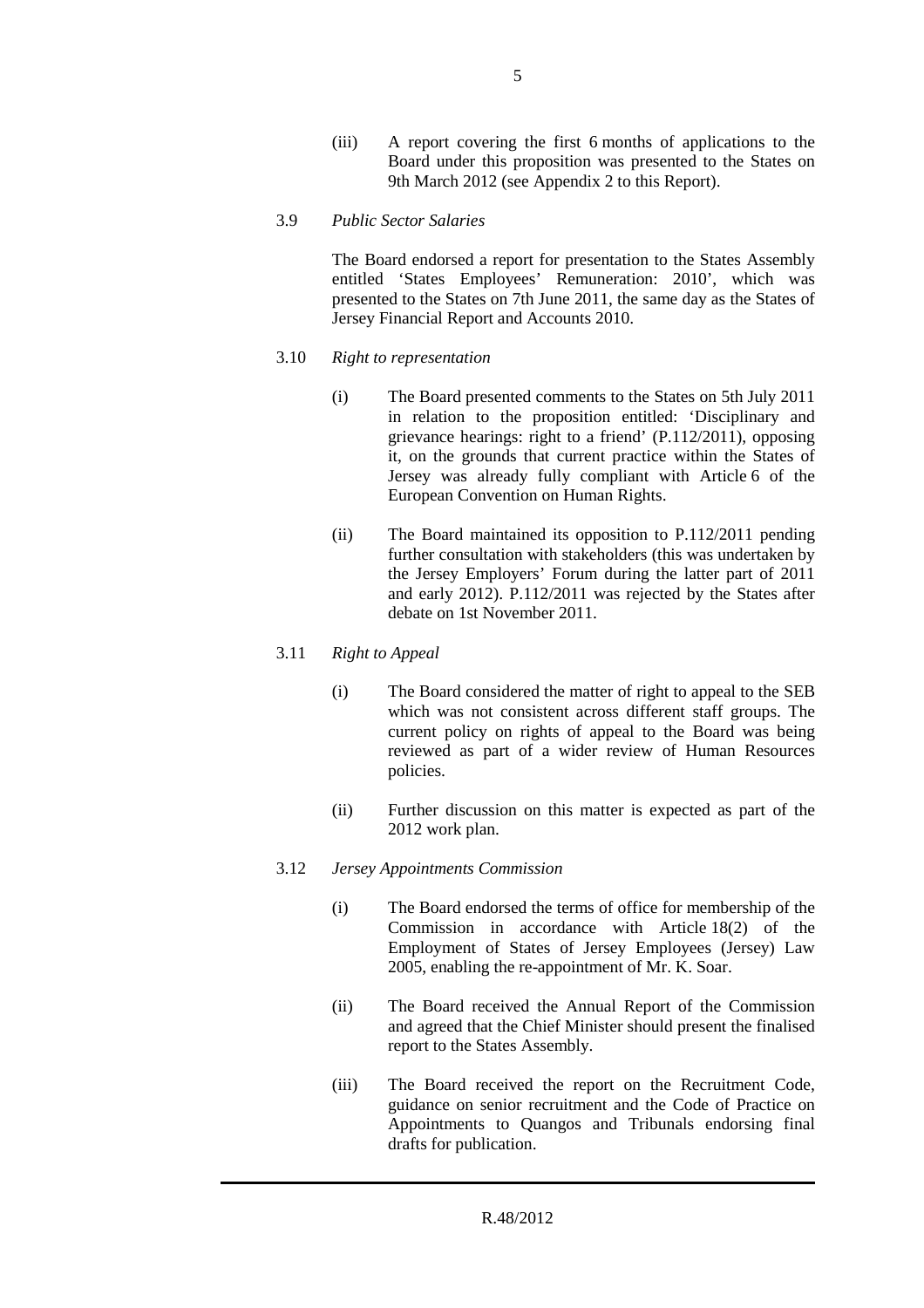#### 3.13 *Health and Safety*

- (i) The Board endorsed the concurrent departmental status review and the development of a revised health and safety policy and its associated Safety Management System.
- (ii) It is noted that further work on this matter will be presented to the Board in 2012.

#### 3.14 *Suspensions and the Memorandum of Understanding*

- (i) The Board received a report summarising the management of suspensions over the period from 2006 to 2010. This noted a downward trend in the number of suspensions during that period. This continued into 2011 when it was recorded that the number of suspensions at year end (2) was a third of the number recorded as suspended at the end of 2010 when 6 people were suspended.
- (ii) The SEB endorsed a revised code of practice regarding the management of suspensions and sustained a regular, rigorous review of all suspensions throughout 2011.
- (iii) With regard to the Memorandum of Understanding (an agreement to review persons excluded or suspended from duty as a result of potentially concurrent internal disciplinary and criminal investigatory procedures), the Board endorsed the use of this forum as an effective and appropriate means of reviewing and managing such cases.

#### 3.15 *Housing Transformation Programme*

- (i) The Board received reports regarding the proposals for the new Housing Transformation Project and further update on the transition progress. The proposals were outlined in response to the Green Paper entitled: 'A Review of Social Housing in Jersey' published in 2010. The proposals covered options which envisaged the creation of a new strategic housing function, a new affordable housing regulator and a new, wholly States owned social housing management organisation operating at arm's length.
- (ii) The Board also encouraged consultation with staff and trades union representatives, regarding the proposals.
- 3.16 *Ports Authority*
	- (i) The SEB considered a report on the "Integration of Jersey Airport and Jersey Harbours: Internal Restructuring".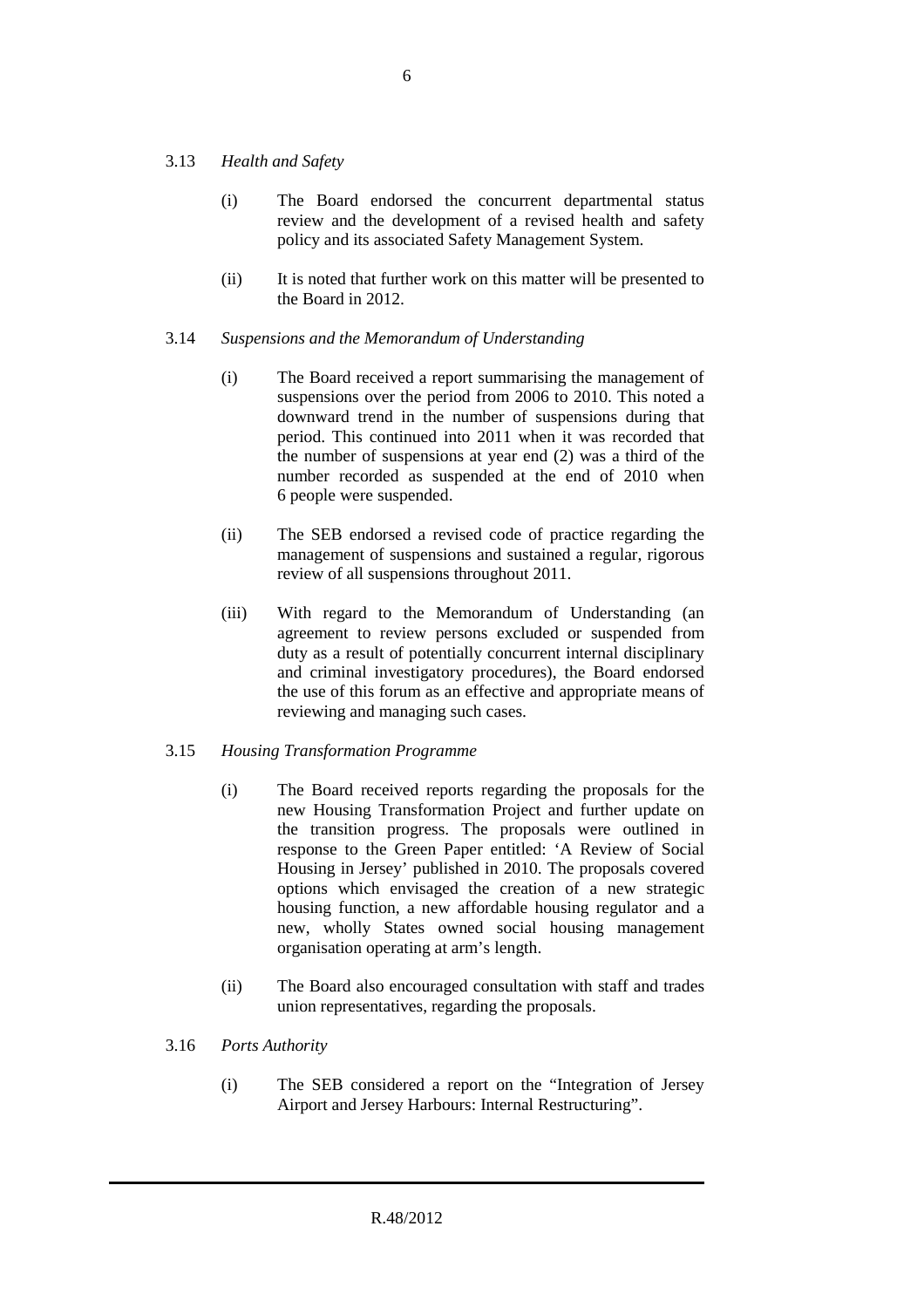(ii) The Board noted and endorsed management actions undertaken by the Group Chief Executive Officer for Airports and Harbours in accordance with the Minister for Economic Development to pursue integration of Jersey Airport and Harbours.

### 3.17 *Bullying and Harassment Policy and Report*

- (i) The Board received a report on the operation of the Bullying and Harassment policy and recognised that, whilst it appeared to be operating effectively it should be kept under review to ensure all incidents would be appropriately and effectively managed.
- (ii) It was confirmed that formal complaints made under the policy would always be investigated and that such an allegation would usually be given priority if it was made before any management action had commenced under disciplinary, capability or attendance policies.
- 3.18 *Severance Payments and compromise agreements*
	- (i) The Board reviewed the matter of termination/severance payments and compromise agreements that were associated with them.
	- (ii) (This work was completed in the early part of 2012.)

## **4. Miscellaneous matters**

- 4.1 The Board considered a number of miscellaneous matters, including the following –
	- Manual Workers' Joint Council nominations;
	- Jersey Air Traffic Control restructuring of Air Traffic Engineers;
	- Pathology Laboratory on-call arrangements;
	- ETSS Pay Group transfer from Manual Workers to Civil Service Pay Group;
	- Middle-grade doctors new salary/grade structure;
	- Human Resources function review (part of 2012 work plan);
	- Alternate Service provision (part of 2012 work plan);
	- Chief Fire Officer appointment succession planning.

## **5. Key Manpower Statistics**

5.1 Attached at Appendix 1 are key manpower statistics for 2011.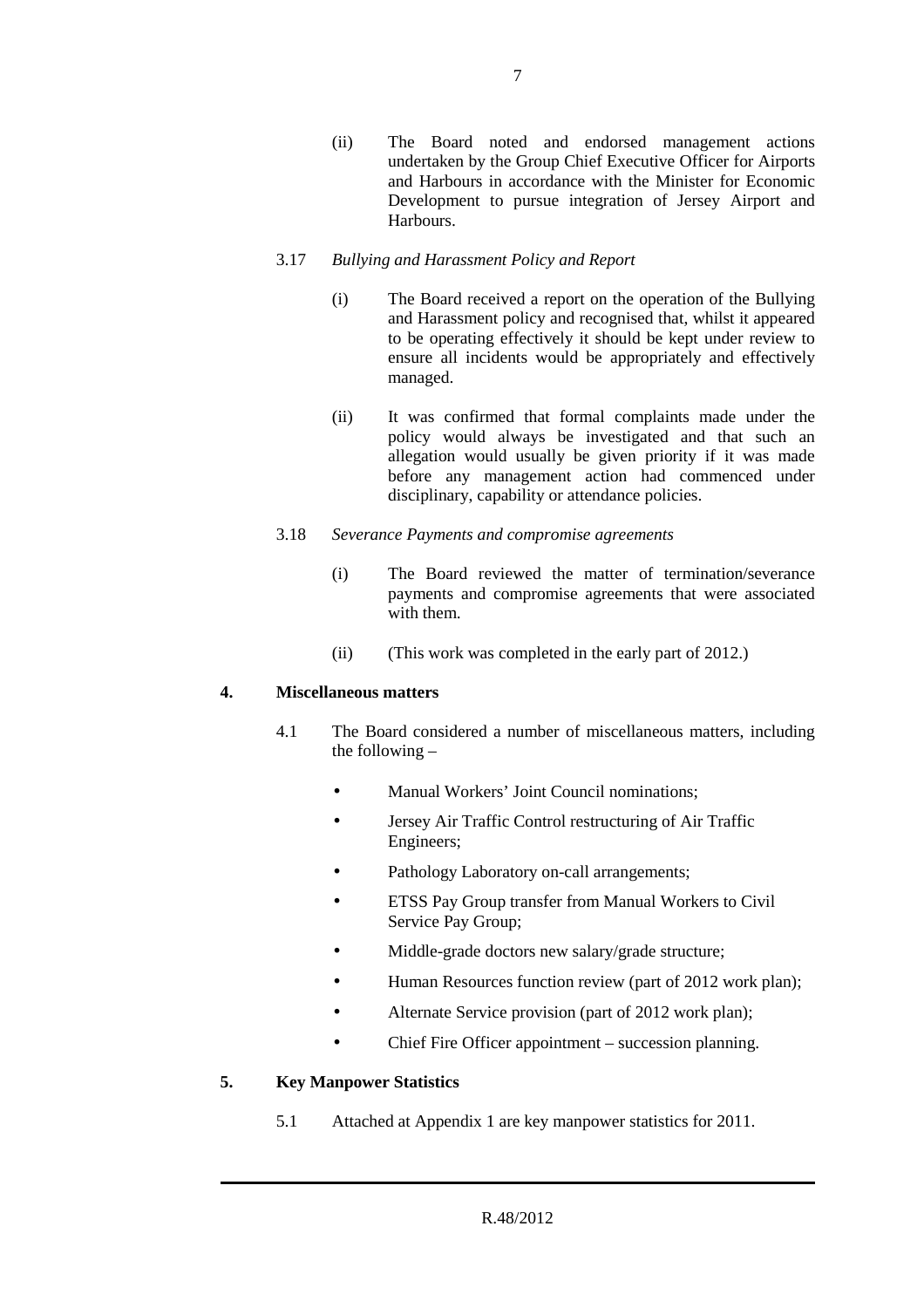### **APPENDIX 1**

#### **Key Manpower Statistics**

**Headcount** (the number of people actually in post as at 31st December 2011): **6,726** 

| <b>DEPARTMENT</b>                                    | December 2011 Actual<br>excluding multiples in<br><b>Departments</b> |
|------------------------------------------------------|----------------------------------------------------------------------|
| <b>Chief Minister's Department</b>                   | 205                                                                  |
| Non-Executive Departments                            | 221                                                                  |
| <b>Treasury and Resources</b>                        | 229                                                                  |
| Economic Development                                 | 63                                                                   |
| Department of Environment                            | 115                                                                  |
| <b>Transport and Technical Services</b>              | 482                                                                  |
| <b>Health and Social Services</b>                    | 2,613                                                                |
| Education, Sport and Culture                         | 1,928                                                                |
| Home Affairs                                         | 665                                                                  |
| Social Security                                      | 146                                                                  |
| Housing                                              | 41                                                                   |
| <b>TOTAL</b>                                         | 6,754                                                                |
| <b>Less multiple appointments across Departments</b> | $-28$                                                                |
| <b>Total reported actual December 2011</b>           | 6,726                                                                |

**"J" Category Employees** (the number of employees, as at 31st December 2011, with a "J" Category Housing Licence) –

| <b>Staff Grouping</b>             | <b>Number</b> |
|-----------------------------------|---------------|
| Civil Servants                    | 142           |
| Manuals                           |               |
| <b>Health and Social Services</b> | 279           |
| Education                         | 108           |
| <b>Uniformed Services</b>         | 11            |
| Others                            |               |
| <b>Total</b>                      | 546           |

**Non-locally qualified employees** (the number of employees, as at 31st December 2011, non-locally qualified under the Regulation of Undertakings and Development (Jersey) Law 1973 (see Revised Edition chapter 05.750 as at 1st January 2006)): 98 less than 1.5% of headcount.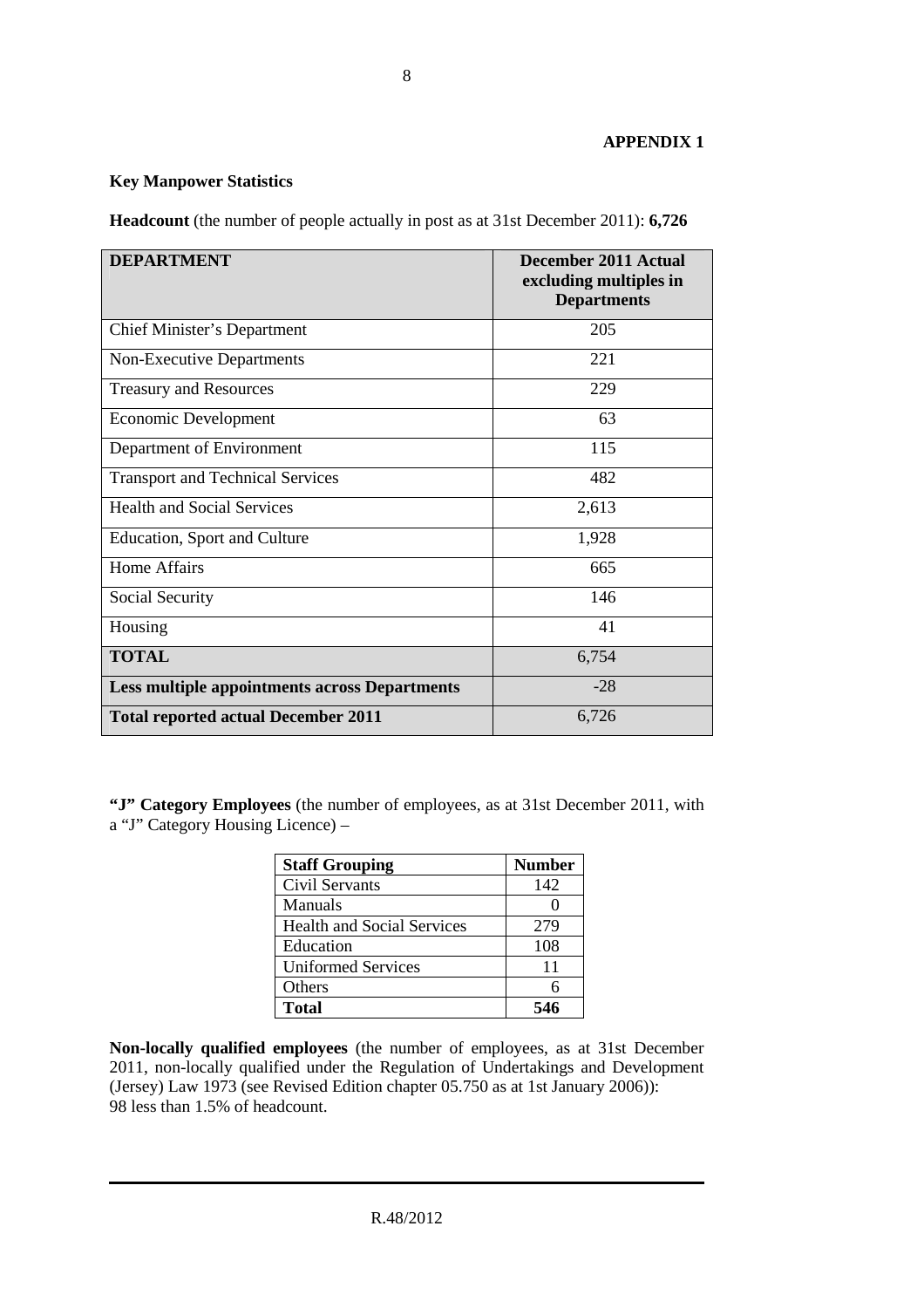## **Sickness Absence 2011**

| Percentage of total possible days lost to sickness absence: | 4.02%       |
|-------------------------------------------------------------|-------------|
| Average number of days lost to sickness per employee:       | $8.92$ days |
| Ratio of certified to uncertified absence:                  | 71/29%      |

## **Turnover 2011**

(The movement out of established posts)

| Internal movements (between States Departments): | 1.08%  |
|--------------------------------------------------|--------|
| External movements (leaving States employment):  | 11.0%  |
| Total turnover during 2011:                      | 12.08% |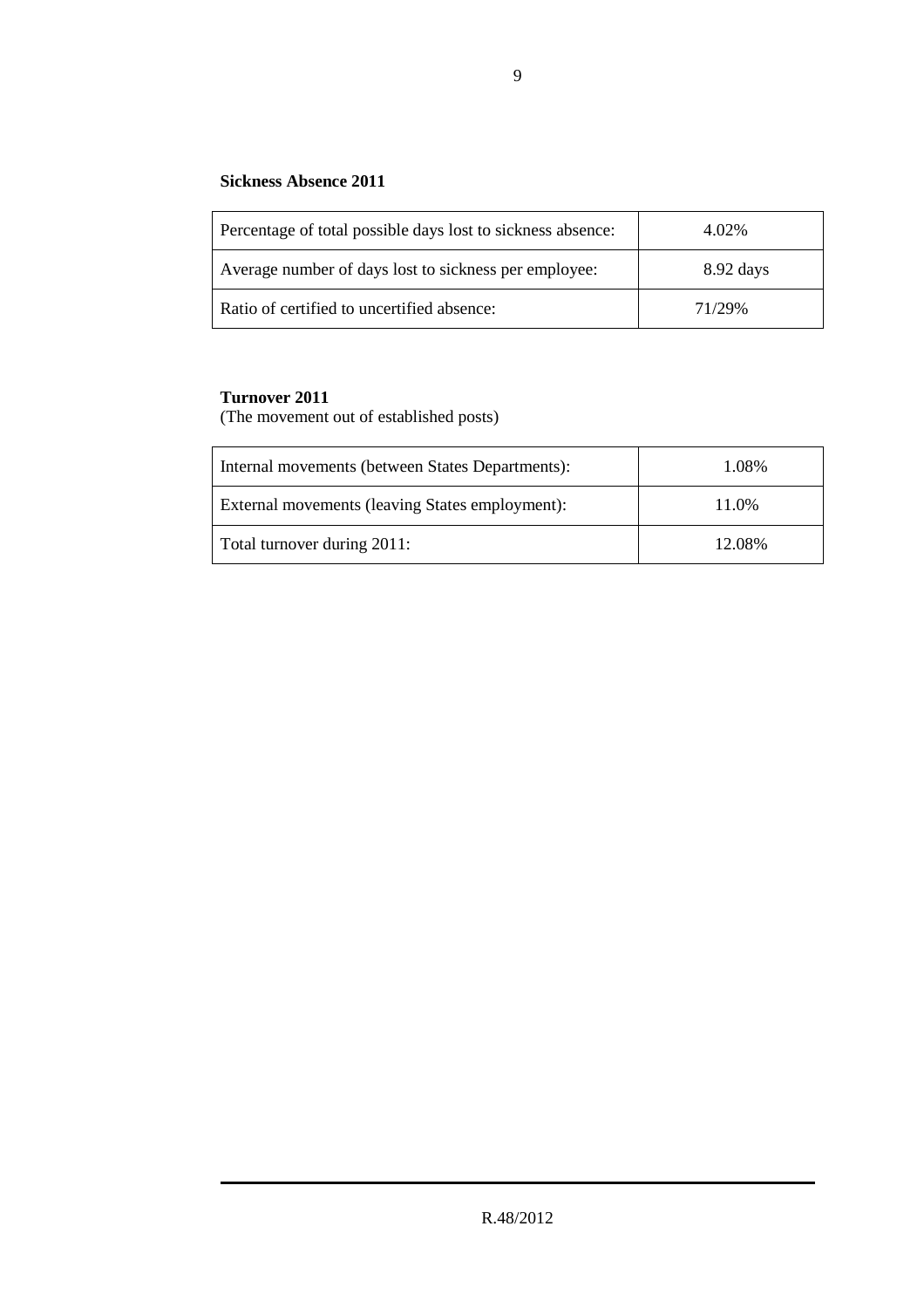**APPENDIX 2** 



R.48/2012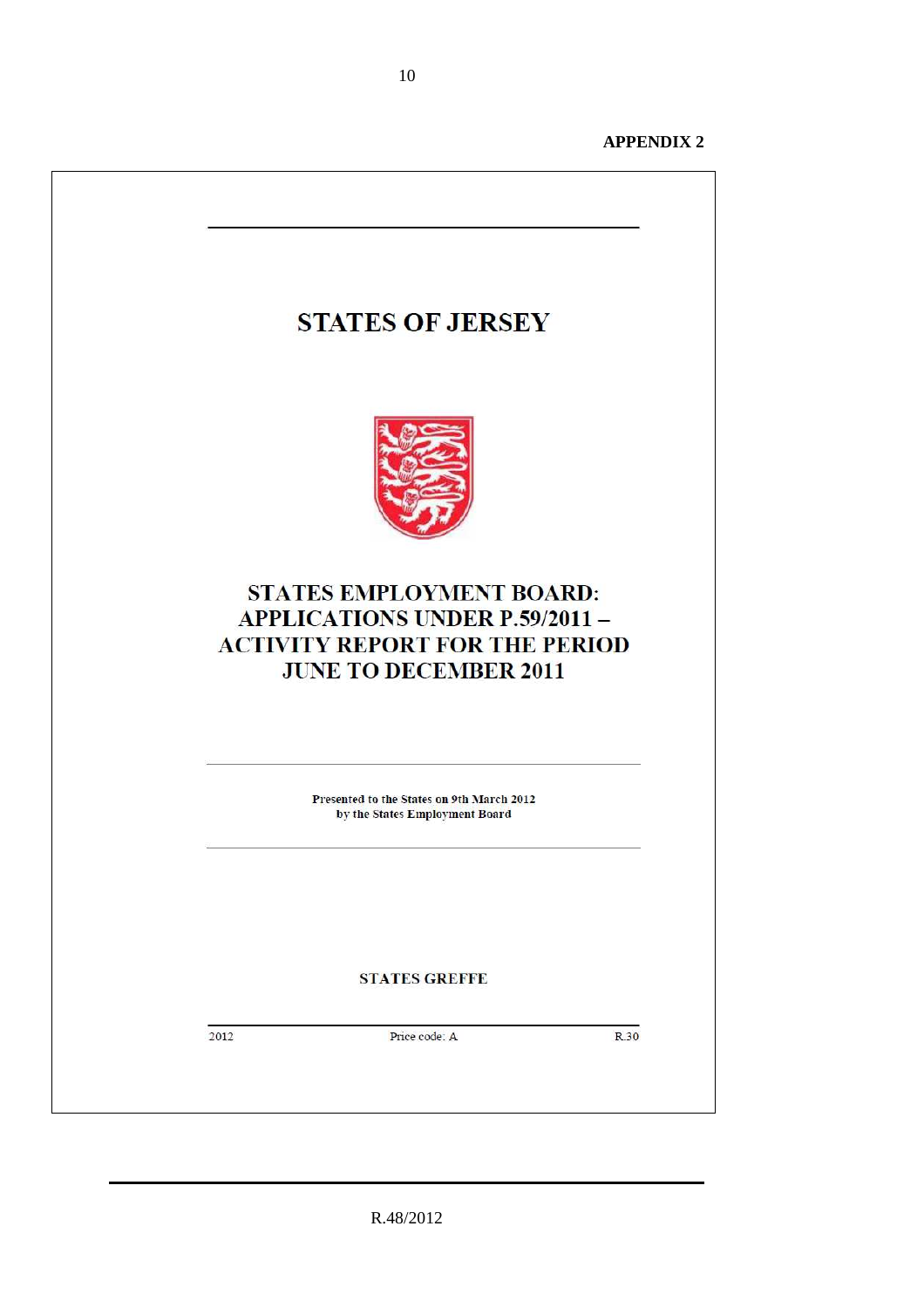#### **REPORT**

 $\mathcal{I}$ 

#### Background

In response to the adoption by the States of P.59/2011, which requires a quarterly report to be submitted to States members, this report outlines the work that has been carried out in this area. This is the first report, having allowed for the procedures to become established and changes in the States Employment Board (SEB) membership in the latter part of 2011; and from now on will revert to quarterly reporting.

P.59/2011 identified the need for a process to be used when all posts at Civil Service Grade 15 equivalent and above are to be replaced, or where there is a significant change to an existing senior post that fits into this category. This process has now been in place since June 2011.

Departments are required to lodge P.59/2011 requests for formal approval to the SEB, and where recruitment to a post is necessary this cannot be undertaken until SEB approval has been given. The Jersey Appointments Commission has been appropriately engaged in recruitment to these posts once approval has been given by the SEB. The SEB has been mindful of the need to ensure adequate provision is made for succession planning when giving approval to applications.

Each P.59/2011 application has to be supported by a full job description, person specification, organisation chart and, where appropriate, a current job evaluation. Salary data, including any benchmarking data, is provided to ensure informed approval is made by the SEB.

**Activity Report June - December 2011** 

In this period a total of 15 applications under P.59/2011 were made to the SEB for approval (see attached table for reference and detail). There were no applications in November or December. Fourteen applications were approved and one was refused.

Appointments were made in all instances within the approved salary range. All applications, with the exception of one, were existing posts, and only one was a new post, albeit created from the amalgamation of 2 existing posts.

In terms of method of appointment, 11 were recruited externally, 8 of these being additionally advertised in the U.K. One application was an existing appointment where the job role was re-evaluated and a new salary applied; 3 others were filled by internal candidates.

The rationale for payment in all cases was based on current job evaluation, relevant benchmarking information and prevailing market forces.

The SEB has requested that an analysis is undertaken of all applications received under P.59/2011 since the process was introduced, specifically to review succession planning, senior manager compensation structure, performance-related pay (PRP) and retention and recruitment planning (RRP). The purpose of this is to ensure there is a rebalance of recruitment off-Island against development of local talent. The review is due to report back to the SEB by July 2012.

R.30/2012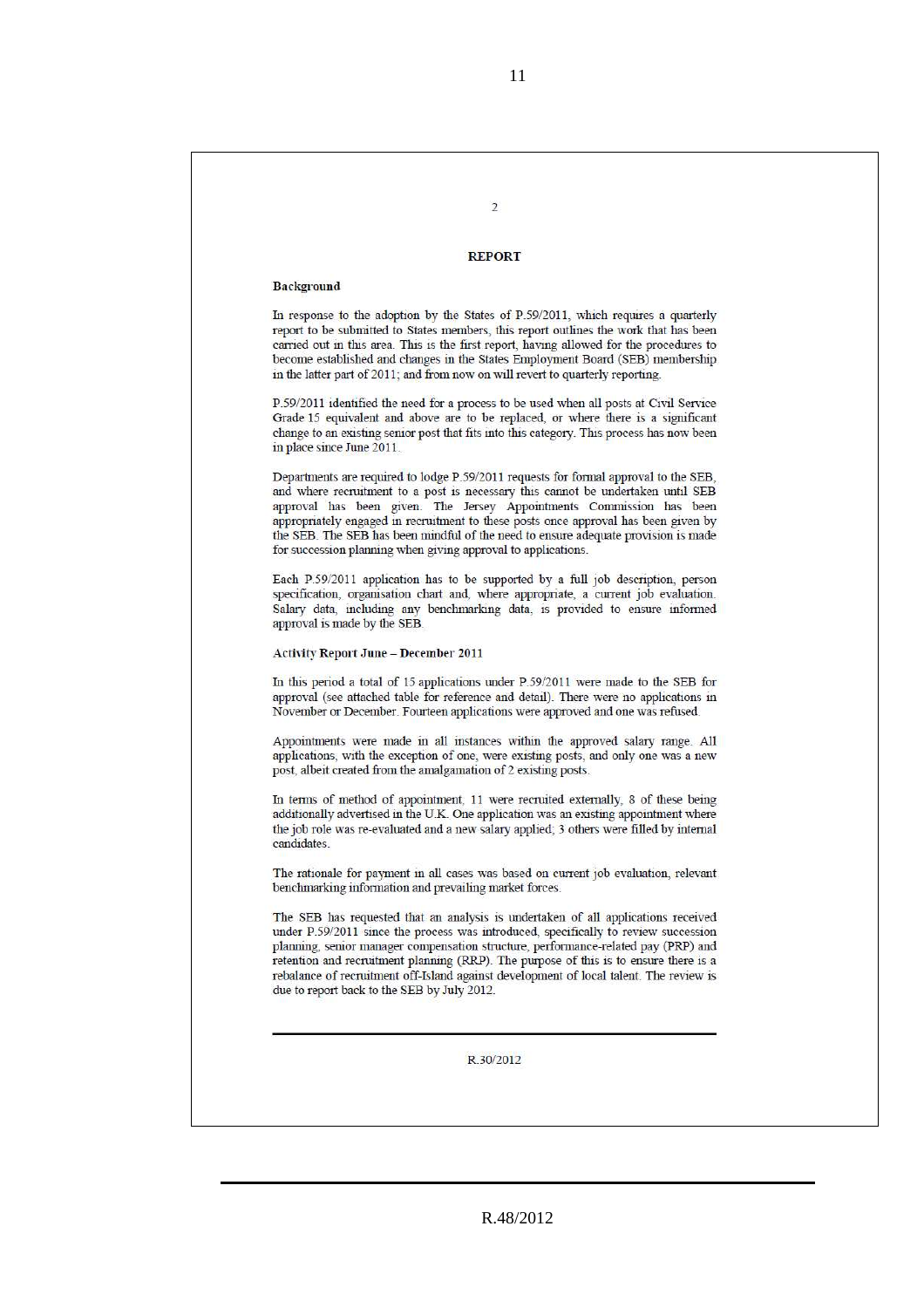| Date considered by<br>SFB                        | 30 September 2011                                         | 30 September 2011                                                       | 26 July 2011                                                            | 01 July 2011                         | 28 October 2011                              | 01 July 2011                                       | 26 July 2011                              | 26 July 2011                                                                        | 03 August 2011                 | 14 June 2011                    | 23 August 2011                            | 23 August 2011                                              | 30 September 2011                                   | 23 August 2011                 | 23 August 2011                              |
|--------------------------------------------------|-----------------------------------------------------------|-------------------------------------------------------------------------|-------------------------------------------------------------------------|--------------------------------------|----------------------------------------------|----------------------------------------------------|-------------------------------------------|-------------------------------------------------------------------------------------|--------------------------------|---------------------------------|-------------------------------------------|-------------------------------------------------------------|-----------------------------------------------------|--------------------------------|---------------------------------------------|
| Appointment<br>Method of<br>Approved)<br>$GAC^*$ | Recruitment<br>External                                   | Recruitment<br>External                                                 | Recruitment<br>External                                                 | Recruitment<br>External              | Recruitnent<br>External                      | Recruitment<br>External                            | appointment<br>Internal                   | Appointment<br>Internal                                                             | appointment<br>Internal        | recruitment<br>External         | Appointment<br>External                   | Recruitment<br>External                                     | Recruitment<br>External                             | Recruitment<br>External        | Appointment<br>recruitment<br>Existing<br>g |
| <b>Approved</b><br>Y/N                           | Υ                                                         | ↣                                                                       | ≻                                                                       |                                      | ⊁                                            | ≻                                                  | ×                                         | Υ                                                                                   | ⊁                              | z                               | ⊁                                         | ≻                                                           | Υ                                                   | ≻                              | ≻                                           |
| Rationale for Submission                         | Existing post, new appointment                            | Additional post for a 2 year period<br>to cover heavy demand on service | Additional post for a 2 year period<br>to cover heavy demand on service | Existing post, new appointment       | Re-evaluation of existing post<br>reduction) | Re-evaluation of existing post, new<br>appointment | Re-evaluation of post on<br>restructuring | Existing position, new appointment                                                  | Existing post, new appointment | Interim oover for existing post | New post, new appointment                 | Re-evaluation of existing post, new<br>appointment          | Existing post, new appointment                      | Existing post, new appointment | Re-evaluation of existing post              |
| <b>Approved Salary</b><br>Range                  | $£81,531 - £88,251$                                       | $£100.442 - £109.394$                                                   | $£100,442 - £109,394$                                                   | $£120,000 - £130,000$                | $£95,000 - £105,000$                         | $£95,000 - £105,000$                               | $£83,018 - £100,499$                      | 2% on-call payment<br>and DPH supplement<br>$£74,504 - £135,930$<br>(max. £158,957) | $£100,000 - £120,000$          | £850 p.d.                       | $£100,000 - £120,000$                     | $£86,145 - £112,777$                                        | $£58,259 - £106,362$                                | £64,906 - £118,497             | £113,010                                    |
| Job Title                                        | Health and Social Services<br><b>BSG</b> - Senior Manager | Assistant Law Draftsman                                                 | Assistant Law Draftsman                                                 | Director of HR - States of<br>Jersey | Director of Employment<br>Relations          | <b>HSSD</b> Human Resources<br>Director            | Director of Operations                    | Modical Officer of Health                                                           | Finance Director               | Interim Finance Director        | Director of System Redesign<br>& Delivery | Medicine & Gastroenterology<br>Assistant Specialist - Acute | Staff Grade in Anaesthetics<br>x <sub>2</sub> posts | Staff Grade - General Surgery  | Chief Officer                               |
| Department                                       | Chief Minister's                                          | Chief Minister's                                                        | Chief Minister's                                                        | Chief Minister's                     | Chief Minister's                             | Chief Minister's                                   | Health and Social Services                | Health and Social Services                                                          | Health and Social Services     | Health and Social Services      | Health and Social Services                | Health and Social Services                                  | Health and Social Services                          | Health and Social Services     | Housing                                     |

R.30/2012

R.48/2012